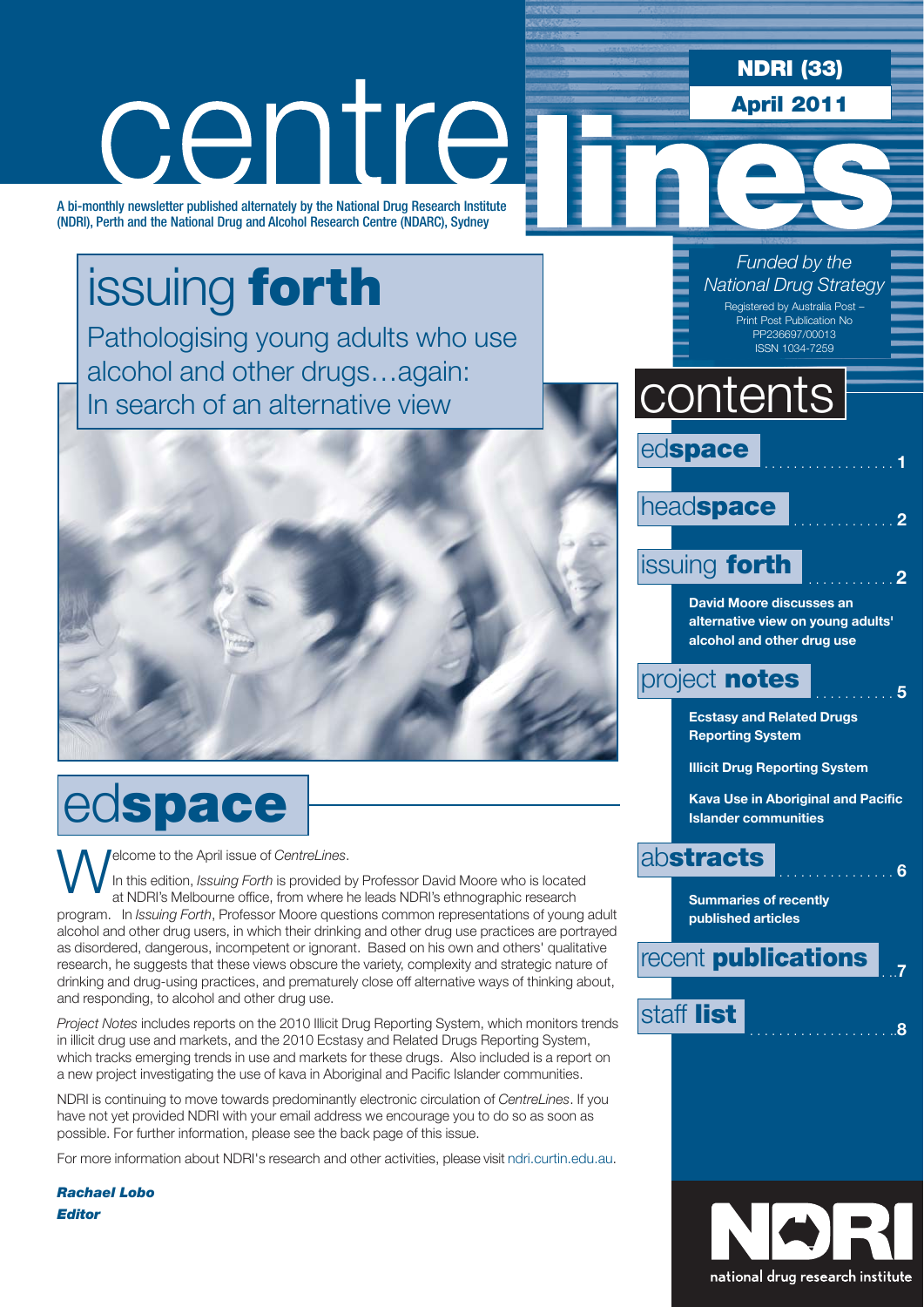# centre lines

# head**space**

### Effective responses require an open mind

**D**<br> **Example 19** of CentreLines reminds us of an<br>
important issue. How we construe<br> **Solution** for bouleurs of *CentreLines* reminds us of an an issue has clear implications for how we develop our responses – and both may have unintended, and adverse, outcomes. As he observes, if we: "emphasise .... disorder, incompetence, impairment and violence ... (we) ... obscure the variety, complexity and strategic nature of drinking and drug-using practices." He reminded me of an important observation, from many years ago. An international research project was aiming to develop an instrument to measure "loss of control", at that time a hotly debated feature of alcohol dependence. Among the

questions were those such as the following: "Have you ever found it difficult to go out drinking and avoid getting drunk?" (I am sure it was worded better, but my imperfect memory renders it thus). This question, and others like it, elicited responses that suggested an acceptable level of reliability and validity. That is, until it was presented to some Scottish heavy drinkers, whose responses could be summarised as "Why would anyone want to do that?" The point appeared to be that, while some of us might be concerned at the harm they did themselves, going out and getting drunk was intended. They had not lost control, they did it on purpose. I do not intend to



use this limited space to debate the obvious retorts, reasonable and appropriate as they may be. I simply use the illustration to emphasise the critical point made by Moore – effective responses must take into account diverse perspectives on use and harm. **cl**

*Steve Allsop Director*

# issuing **forth**

### Pathologising young adults who use alcohol and other drugs…again: In search of an alternative view



I<br>I<br>I<br>I n Australia, so-called 'binge drinking' and the use of amphetamine-type stimulants (ATS) amongst young adults have received extensive coverage in media, policy and research discourses. In this article, I consider whether these discourses, and the ways in which they construct young adults and their practices as pathological, are useful. How well do images of pathological drinking and ATS use correspond with the findings of qualitative research? How do young adults understand their alcohol and ATS use? What alternative policy responses might be glimpsed once we move beyond descriptions and explanations that emphasise pathology?

#### **Existing discourses on alcohol and ATS use amongst young adults**

In media discourses on drinking, young 'binge drinkers' are frequently described as 'yobs' who are 'out-of-control', 'violent' and 'savage', and who create 'mayhem', form 'gangs' and 'drink just to get drunk'. For example, in Melbourne, young adults involved in 'alcohol-fuelled violence' in and around inner-city licensed venues have been the focus of extensive media coverage. These reports often cite influential community leaders such as the Victorian Premier, who offered the following definition of young drinkers engaged in violence:

*'They're people who can hardly stand up, they're people who've had 20 or 30 drinks and they're in a state where they're just not in control of their senses and I think some of them unwittingly are involving themselves in violence and alcohol is the sole cause of that'.* (Herald Sun, 27 August 2009)

In media discourses on the use of ATS, ecstasy and methamphetamine are often linked with pathological consumption leading to serious health and social problems. They form part of wider discourses that construe any level of illicit drug use as problematic and which call into question the drug user's rationality, responsibility and capacity for self-control1. For example, the use of ecstasy is frequently reported in relation to overdose and death (eg *'Teenager dead after drug overdose at Big Day Out'*, The Age, 2 February 2009; *'Ecstasy linked to deaths'*, The Age, 29 May 2008). Methamphetamine is commonly associated with violence, addiction and other forms of disorder. For example, NSW Police Commissioners have stated that *'About 80 per cent [of 'dependent' methamphetamine users] have been involved in a case of violence'* (The Age, 21 October 2009) and described crystalline methamphetamine as more destructive

than heroin: *'The physical and mental manifestations of this drug are absolutely horrific. It has the potential to destroy generations'* (Sydney Morning Herald, 1 October 2006). In a 2007 media release, Steve Bracks, the Victorian Premier at the time, stated that:

*'We must not let ice take hold in Victoria. It is a highly addictive drug and we must act now to stop it having a devastating effect on our community. […] Ice ruins lives and we need to educate our young people to make the right decisions when it comes to drugs.* (Media Release, 21 February 2007)

An Australian television documentary entitled *'The Ice Age'* (aired on the Australian Broadcasting Corporation on 20 March 2006) explicitly linked crystalline methamphetamine with addiction, violence, psychosis, multiple personality disorder, chaos and death.

'Binge drinking' and ATS use among young adults have also elicited numerous expressions of concern in the policy sphere. In relation to drinking, a Victorian parliamentary committee expressed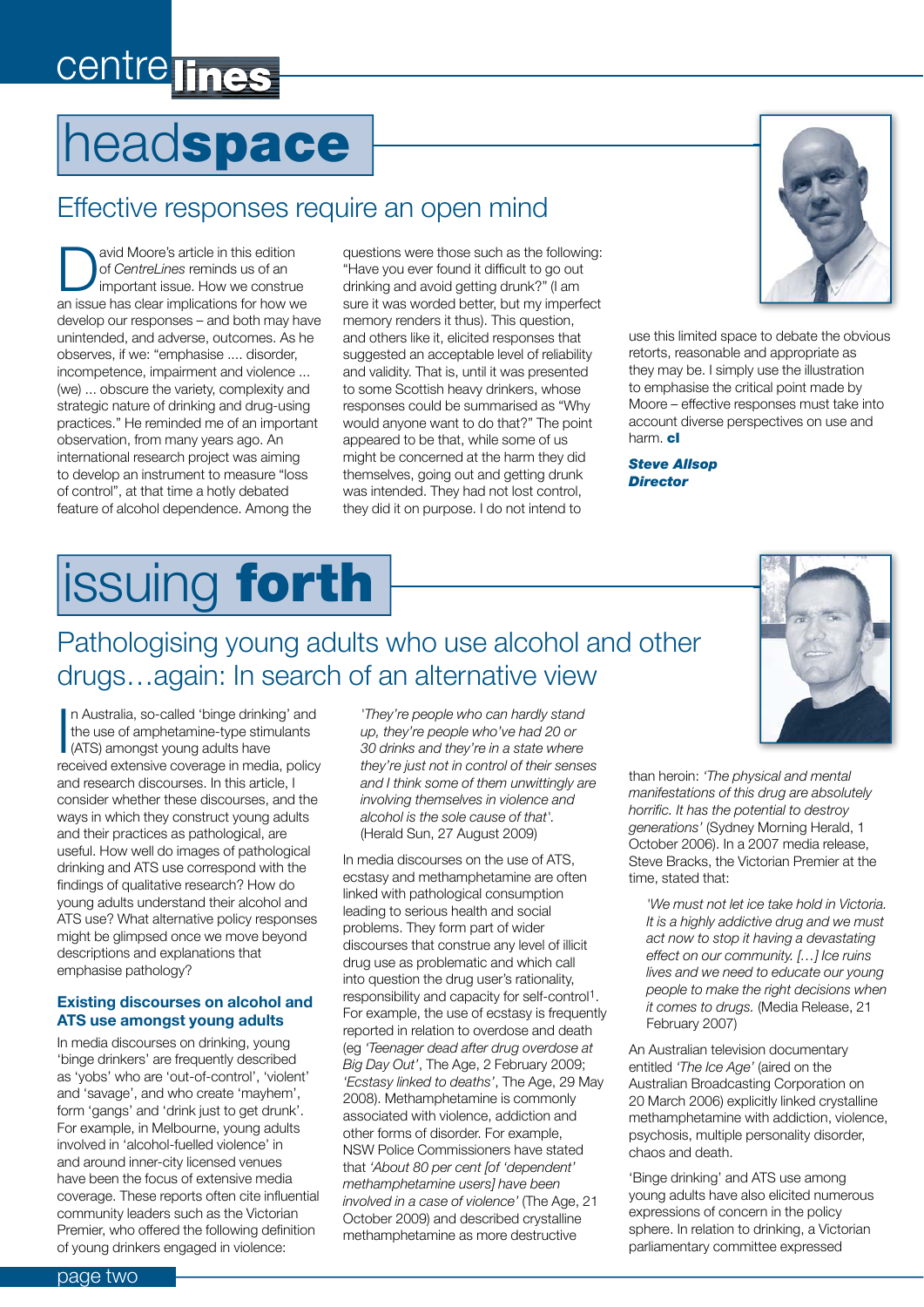concern over the 'apparent "normalisation" of binge drinking culture(s)'2. The 2006- 2009 National Alcohol Strategy argued that 'too many Australians now partake in "drunken" cultures rather than drinking cultures'3. It identified young people as one of the population subgroups with 'special needs' because of their 'risky' or 'high-risk' drinking levels and tendency to 'drink to intoxication'. The Australian government moved to address youthful 'binge drinking' through a range of initiatives including a media campaign featuring the slogan 'Don't Turn a Night Out into a Nightmare', which linked heavy drinking to accidents, violence and unwanted sexual activity.

Several Australian government policies and campaigns have focused on violence and the mental health and physical health risks associated with ATS use. For example, the 'Don't Let Ice Destroy You' campaign linked use of crystalline methamphetamine with 'drug-induced psychosis which may lead to aggressive and violent behaviour' and increased risk of 'panic attacks, anxiety, and severe depression' (Press Release, 19 April 2009). The Ice-specific material was part of a wider campaign against the 'scourge of drug abuse' in which ecstasy use was associated with 'anxiety, nervousness, hallucinations [and] severe depression'. A more recent campaign, launched in early 2010, was designed to present the 'ugly facts of illicit substance use', on the basis that '[too] many young Australians don't understand the very real and dangerous impacts of taking or using illegal drugs' (Media Release, 25 February 2010). The media release announcing the campaign warned that 'the potential for overdose is in every single [ecstasy] pill'.

Quantitative and clinical research, while generally avoiding terms such as 'binge drinker', also associates alcohol and ATS use among young adults with violence, abuse, injury or impairment. In relation to drinking, statistical analyses depict young adults as drinking at levels that place them at 'risk' or 'high risk' of experiencing acute alcohol-related harm, such as violent assault and road injury4. In particular, young males – a perennial focus of societal  $\text{concern}^5$  – are linked with alcohol-related injury6 such as serious road crashes7 and hospitalisations for assaultive injuries<sup>8</sup>. Young Australians are well-represented in statistics on 'alcohol dependence'9, and regular intoxication is linked with physical, cognitive and moral impairment – memory loss, blackouts, sexual risk-taking, impaired brain development and cognitive deficits10,11.

In relation to the use of ATS, research studies describe ecstasy as having 'dependence potential' and link it to

'compulsive' and 'escalating use'12, 'psychological distress'13, 'memory dysfunction'14 and drug-driving15. Methamphetamine use is also associated with drug-driving<sup>15</sup> and with increased risk of experiencing 'two or more psychotic symptoms (indicative of psychosis risk)'16, 'neuropsychological impairment'17, violence arising from 'persecutory delusions and perceived threat'18 and, in its crystalline form, with increased risk of 'dependence'19.

Notwithstanding differences across media, policy and research discourses, these discourses emphasise or reference pathology in their construction of young adults: as 'binge drinkers', as 'compulsive ecstasy users', as 'violent methamphetamine users'. Key attributes in these constructions include an inability to regulate consumption and a tendency to engage in 'risky', compulsive use and violence, and to consume in ways that produce cognitive and moral impairment. Young adults are understood as having given up 'the calculating subjectivity that is necessary for governing oneself in a neo-liberal paradigm and monitoring one's own risks'20.

#### **Challenging existing discourses on young adults who use alcohol and other drugs**

The images of uncontrolled, incompetent and disordered drinking and ATS use constructed in media, policy and research discourses are directly challenged, however, by the findings of recent qualitative research in Australia(eg 21-26) and Europe(eg 27-32). Although heavy drinking to intoxication, and the use of ATS, is integral to the social lives of young adults, who consider it to be normal, acceptable and pleasurable, such research also suggests that they drink and use ATS strategically. Aware of the potential harm, young adults structure their alcohol and ATS use in ways that maximise the pleasures and reduce the risks, via strategies to ensure personal and social safety. They negotiate changes in nighttime leisure economies that facilitate heavy alcohol consumption<sup>33</sup>, the increasingly normalised recreational use of ATS among their peers21, the social regulation of alcohol and other drug consumption via public health campaigns and the ongoing stigmatisation of illicit drug use in public discourses. They negotiate these complex social contexts through the pursuit of 'calculated hedonism' or 'controlled loss of control', where apparently pathological consumption of alcohol and other drugs remains bounded by space, time and social situation<sup>29</sup>. They balance the desire for 'having fun', 'letting go' and 'taking risks' within the constraints imposed by study, work and family, and try to avoid risking their social and cultural credibility when drinking and using ATS.

Comparing existing media, policy and research discourses on 'binge drinkers' and ATS users with the findings of qualitative research prompts several comments and observations. First, media, policy and research discourses are homogenising and ignore how gender and social class shape the ways in which young adults drink and use ATS. For example, existing research suggests a greater emphasis on the care of drunken friends amongst young women. Further, although more research is needed, police data suggest that much of the alcohol-related violence in central Melbourne is perpetrated by residents of some of the most economically disadvantaged suburbs (The Age, 25 August 2009). A more complex and nuanced view of the political economy, diversity and agency of youthful alcohol and ATS use is required in order to inform policy and practice.

Second, pleasure is a consistent theme in existing qualitative research. While young adults espouse and enact practices that are consistent with harm reduction injunctions to moderate their alcohol and other drug use, they also enthusiastically seek opportunities for sociopharmacological pleasure. How should harm reduction respond to those who articulate its regulatory ethos but pursue pleasure in practice? Should it identify and promote forms of pleasure associated with lower levels of harm? Should it support discursive environments in which existing representations of young alcohol and other drug users as disordered, incompetent or ignorant are replaced by alternative representations, in which they can be seen as both pleasure-seeking and disciplined?34,31

At the very least, media campaigns should avoid representing young adults through pathologising images of alcoholrelated violence, ecstasy overdose or methamphetamine psychosis. Such images may contribute to the marginalisation of young adults by potentially robbing them of a positive discursive resource in political struggles over alcohol and illicit drug use. Messages that recognise young adults as evincing competence, responsibility and a desire to reduce harm, whilst simultaneously pursuing pleasure, may be experienced as empowering, thus enabling them to counter marginalisation, deal with alcohol and other drug-related issues more effectively, and create new forms of identity and ethics<sup>35,31</sup>. For example, in recent months, two media campaigns have been launched in Victoria that provide positive images of young men, redefining the expression of masculine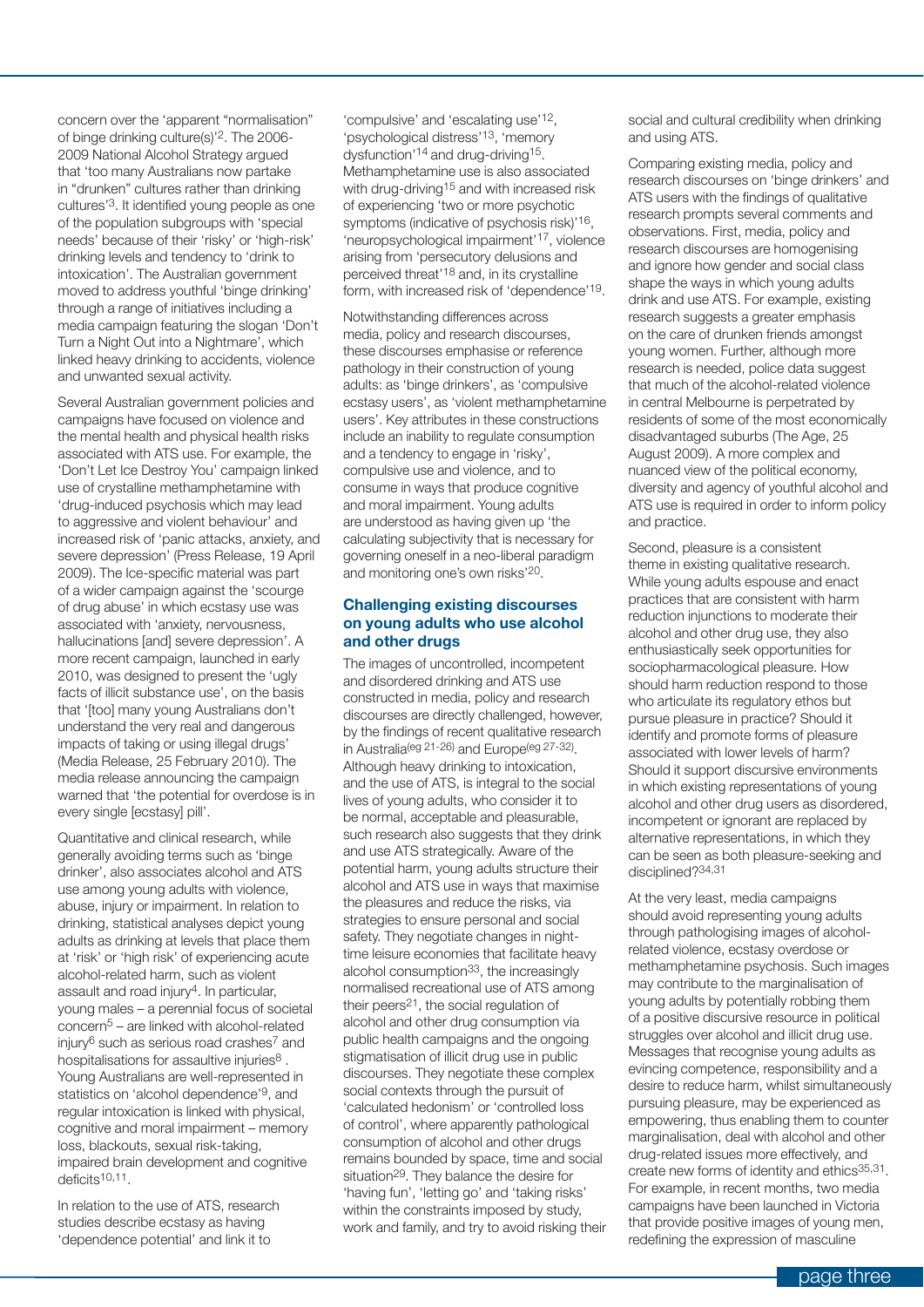# centre

# issuing **forth continued...**

loyalty in terms of extricating drunken friends from potentially violent situations rather than through assisting them to commit violent acts. Such messages, and their welcome and long-overdue focus on masculinity, provide a useful complement to measures designed to reduce the overall availability of alcohol.

#### **Conclusion**

Existing media, policy and research discourses on 'binge drinking' and ATS use among young Australians emphasise pathology: disorder, incompetence, impairment and violence. They obscure the variety, complexity and strategic nature of drinking and drug-using practices, and prematurely close off alternative ways of thinking about, and responding, to alcohol and other drug use. Conspicuously absent from existing discourses on alcohol and ATS use are the perspectives and strategic practices of young adults. Yet young adults can be seen as 'lay experts' in alcohol and ATS use – they formulate knowledge which they then draw on in shaping their drugrelated practices, sometimes in preference to the knowledge disseminated in health promotion and harm reduction campaigns. Acknowledging these perspectives and practices should be central to the development of future harm reduction policy. **cl**

#### *David Moore Professor and Project Leader Ethnographic Research Program*

#### **Acknowledgment**

A longer version of the argument presented here appeared as:

Moore, D. (2010) Beyond disorder, danger, incompetence and ignorance: Re-thinking the youthful subject of alcohol and other drug policy. *Contemporary Drug Problems*  37(3): 475-498.

#### **References**

- 1. Keane, H. (2002). What's wrong with addiction? Melbourne: Melbourne University Press.
- 2. Drugs and Crime Prevention Committee. (2006). Report on inquiry into strategies to reduce harmful alcohol consumption. Melbourne: Parliament of Victoria.
- 3. Ministerial Council on Drug Strategy. (2006). National Alcohol Strategy 2006-2009. Canberra: Commonwealth of Australia.
- 4. Chikritzhs, T.N., Catalano, P., Stockwell, T.R., Donath, S., Ngo, H.T., Young, D.J. & Matthews, S. (2003). Australian alcohol indicators, 1990- 2001: Patterns of alcohol use and related harms for Australian states and territories. Perth:

National Drug Research Institute.

- 5. Pearson, G. (1983). Hooligan: A history of respectable fears. London: Macmillan.
- 6. Steenkamp, M., Harrison, J. & Allsop, S. (2002). Alcohol-related injury and young males. Canberra: Australian Institute of Health and Welfare.
- 7. Chikritzhs, T.N., Stockwell, T.R., Heale, P., Dietze, P. & Webb, M. (2000). Trends in alcohol-related road injury in Australia, 1990-1997. National Alcohol Indicators Project, Bulletin No.2. Perth: National Drug Research Institute.
- 8. Matthews, S., Chikritzhs, T.N., Catalano, P., Stockwell, T.R. & Donath, S. (2002). Trends in alcohol-related violence in Australia, 1991/92- 1999/00. Perth: National Drug Research Institute.
- 9. Proudfoot, H. & Teeson, M. (2002). Who seeks treatment for alcohol dependence? Findings from the Australian National Survey of Mental Health and Wellbeing. Social Psychiatry and Psychiatric Epidemiology, 37(10), 451-456.
- 10. Bonomo, YA. (2005). Adolescent alcohol problems: Whose responsibility is it anyway? Medical Journal of Australia, 183, 430-432.
- 11. Lubman, D., Yucel, M. & Hall, W.D. (2007). Substance use and the adolescent brain: A toxic combination? Journal of Psychopharmacology, 21(8), 792-794.
- 12. Degenhardt, L., Bruno, R. & Topp, L. (2010). Is ecstasy a drug of dependence? Drug and Alcohol Dependence, 107, 1-10.
- 13. George, J., Kinner, S.A., Bruno, R., Degenhardt, L. & Dunn, M. (2010). Contextualising psychological distress among regular ecstasy users: The importance of sociodemographic factors and patterns of drug use. Drug and Alcohol Review, 29(3), 243-249.
- 14. Ward, J., Hall, K. & Haslam, C. (2006) Patterns of memory dysfunction in current and 2-year abstinent MDMA users. Journal of Clinical and Experimental Neuropsychology, 28(3), 306-324.
- 15. Matthews, A., Bruno, R., Johnston, J., Black, E., Degenhardt, L. & Dunn, M. (2009). Factors associated with driving under the influence of alcohol and drugs among an Australian sample of regular ecstasy users. Drug and Alcohol Dependence, 100, 24-31.
- 16. McKetin, R., Hickey, K., Devlin, K. & Lawrence, K. (2010). The risk of psychotic symptoms associated with recreational methamphetamine use. Drug and Alcohol Review 29(4), 358–363.
- 17. McKetin, R. & Mattick, R.P. (1997). Attention and memory in illicit amphetamine users. Drug and Alcohol Dependence, 48, 235-242.
- 18. McKetin, R., McLaren, J., Riddell, S. & Robins, L. (2006). The relationship between methamphetamine use and violent behaviour. Crime and Justice Bulletin, 97 (August), 1-15.
- 19. McKetin, R., Kelly, E. & McLaren, J. (2006). The relationship between crystalline methamphetamine use and methamphetamine dependence. Drug and Alcohol Dependence, 85, 198-204.
- 20. Moore, D. & Valverde, M. (2000). Maidens at risk: 'Date rape drugs' and the formation of hybrid

risk knowledges. Economy and Society, 29(4), 514-531.

- 21. Duff, C., Johnston, J., Moore, D. & Goren, N. (2007). 'Dropping, connecting, playing and partying': Exploring the social and cultural contexts of ecstasy and related drug use in Victoria. Melbourne: Premier's Drug Prevention Council.
- 22. Grace, J., Moore, D. & Northcote, J. (2009). Alcohol, risk and harm reduction: Drinking among young adults in recreational settings in Perth. Perth: National Drug Research Institute.
- 23. Green, R. & Moore, D. (2009). 'Kiddie drugs' and controlled pleasure: Recreational use of dexamphetamine in a social network of young Australians. International Journal of Drug Policy, 20(5), 402-408.
- 24. Lindsay, J. (2006). A big night out in Melbourne: Drinking as an enactment of class and gender. Contemporary Drug Problems, 33(1), 29-61.
- 25. Panagopoulos, I. & Ricciardelli, L.A. (2005). Harm reduction and decision making among recreational ecstasy users. International Journal of Drug Policy, 16, 54-64.
- 26. Pennay, A. & Moore, D. (2010). Exploring the micro-politics of normalisation: Narratives of pleasure, self-control and desire in a sample of young Australian 'party drug' users. Addiction Research & Theory 18(5), 557-571.
- 27. Järvinen, M. & Room, R. (eds). (2007). Youth drinking cultures: European experiences. Aldershot: Ashgate.
- 28. Jørgensen, M.H., Curtis, T., Christensen, P.H. & Grønbæk, M. (2007). Harm minimization among teenage drinkers: Findings from an ethnographic study on teenage alcohol use in a rural Danish community. Addiction, 102, 554-559.
- 29. Measham, F. (2004). The decline of ecstasy, the rise of 'binge' drinking and the persistence of pleasure. Probation Journal, 51(4), 309-326.
- 30. Measham, F. & Brain, K. (2005). 'Binge' drinking, British alcohol policy and the new culture of intoxication. Crime, Media, Culture, 1(3), 262- 283.
- 31. Rødner, S. (2005). 'I am not a drug abuser, I am a drug user': A discourse analysis of 44 drug users' construction of identity. Addiction Research & Theory, 13(4), 333-346.
- 32. Szmigin, I., Griffin, C., Mistral, W., Bengry-Howell, A., Weale, L., & Hackley, C. (2008). Re-framing 'binge drinking' as calculated hedonism: Empirical evidence from the UK. International Journal of Drug Policy, 19(5), 359-366.
- 33. Chikritzhs, T. (2009). Australia. In P. Hadfield (Ed.), Nightlife and crime: Social order and governance in international perspective (pp.305- 326). Oxford: Oxford University Press.
- 34. Keane, H. (2009). Intoxication, harm and pleasure: An analysis of the Australian National Alcohol Strategy. Critical Public Health, 19(2), 135-142.
- 35. Duff, C. (2004). Drug use as a 'practice of the self': Is there any place for an 'ethics of moderation' in contemporary drug policy? International Journal of Drug Policy, 15, 385–393.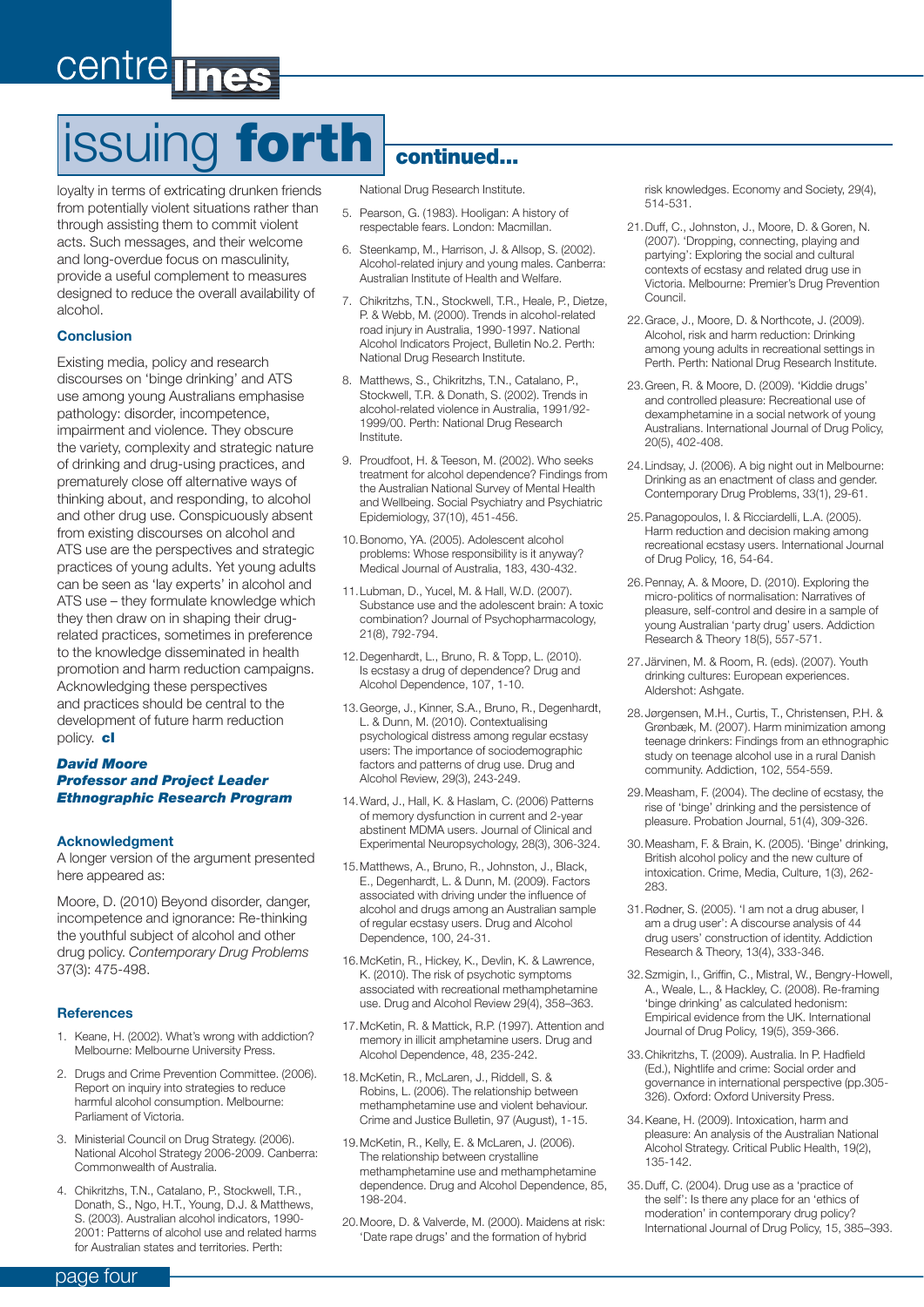# project **notes**

### Illicit Drug Reporting System

#### *Simon Lenton and Candice Rainsford*

The Illicit Drug Reporting System (IDRS) is an annual study conducted in every jurisdiction of Australia, and designed to monitor trends in illicit drug use and markets. It is coordinated nationally by the National Drug and Alcohol Research Centre (NDARC) and funded by the Australian Government Department of Health and Ageing. Presented here is a summary of the key findings from the survey of 100 regular injecting drug users (IDU) conducted for the Western Australian (WA) IDRS 2010.

The demographic characteristics for the 2010 IDU sample were mostly similar to those in 2009; however, there was a significant increase in the average age, from 35 years in 2009 to 37 years in 2010. The most noted demographic change was a significant increase in the proportion currently engaging in drug treatment, from 30% in 2009 to 47% in 2010. Of those in current drug treatment, 92% were receiving pharmacotherapies for opioid dependence. Mean age of first injection remained unchanged at 19 years. Frequency of injection proportions were not significantly different to 2009 findings, with the most commonly reported frequency of injection being 'more than weekly, less than daily' by 35% in 2010.

In 2010, heroin remained the most common 'drug of choice' reported by 60% of the IDRS sample. Heroin also remained the drug most often injected in the last month. In 2010, a further decline was observed in frequency of methamphetamine injection. The proportion of users reporting methamphetamine as the drug most frequently injected was the lowest since WA IDRS data collection began.

Findings from the 2009 WA IDRS suggested some significant changes in heroin use patterns may have been occurring among IDU in Perth at the time. These changes included increased frequency of heroin use among recent users as well as increased proportions reporting daily heroin use. Yet, findings from the 2010 WA IDRS sample suggest that even though lifetime and recent use rates have remained largely unchanged from 2009, there has been a significant decrease in the average days of heroin use among recent users. However, observed peaks and falls in average number of days heroin has been used has been consistently occurring since 2005, which may be due to fluctuations in heroin availability in Perth.

#### Ecstasy and Related Drugs Reporting System

#### *Simon Lenton and Jessica Miller*

The Ecstasy and Related Drugs Reporting System (EDRS) aims to identify emerging trends in patterns of use and markets for these drugs. It is coordinated nationally by NDARC and funded by the Australian Government Department of Health and Ageing. Presented here is a summary of the major findings from interviews with regular ecstasy users (REU) for the 2010 EDRS in Western Australia (WA).

Many demographic characteristics of the 2010 REU sample were similar to those in 2009. There was however a significant decrease in the proportion of males in the 2010 sample (48%) compared with 2009 (65%).

Some notable changes in patterns of ecstasy use were found in comparison to 2009; in particular, decreases were observed in frequency of use and quantities of ecstasy used in a typical session. The proportion reporting use of ecstasy on a weekly basis or more decreased significantly from 29% in 2009 to 14% in 2010. The average amount used in a 'typical' session decreased significantly from two and a half tablets to approximately two tablets, however there was no significant change in the proportion that reported typically using more than one tablet in a session.

As in previous years, the vast majority of the sample (84%) reported using other drugs with ecstasy; however the proportion reporting use of other drugs to 'come down' from ecstasy decreased significantly. In 2010, 39% reported using other drugs to 'come down' compared to 54% in 2009. This decrease may be due to the larger proportion of females in the 2010 sample compared to previous years, as males were significantly more likely than females to use other drugs during 'comedown'.

The high level of alcohol use among the current REU sample is of concern. The majority of the sample obtained AUDIT scores that indicate hazardous and harmful use of alcohol. Alcohol was the main drug reported for depressant overdose, which increased significantly in 2010 compared to 2009. Reported symptoms included vomiting, losing consciousness and collapsing. In addition, almost three-quarters of the sample reported using alcohol with ecstasy and, among these respondents, the majority reported consuming more than five standard drinks.

#### Kava Use in Aboriginal and Pacific Islander communities

#### *Julia Butt, Dennis Gray and Ted Wilkes*

The overall objective of this project is to examine the current pattern and extent of kava use in Australia with particular reference to the health impacts among Aboriginal and Pacific Islander peoples.

Kava is the commonly used term for the plant Piper methysticin, a member of the pepper family Piperaceae, and the psychoactive beverage made from its roots. Kava has been grown and consumed in wide range of Pacific Island countries (eg Tonga, Samoa, Vanuatu and Fiji). It is also consumed in some Aboriginal communities in the Northern Territory, and has been since the 1980s.

In June 2007, as a response to reports of growing health and social problems associated with kava in some Aboriginal communities in the Northern Territory, enforcement of import controls on kava were tightened. Under these controls importation of kava in commercial quantities was prohibited except for medical or scientific purposes. However, in recognition of the traditional cultural use of kava in Australia by Pacific Islander communities and to maintain limited access, provision was retained allowing incoming passengers, aged 18 years or over, to bring in to the country no more than two kilograms of kava per person.

Currently, there is little information on the extent of kava use and health and wellbeing problems associated with kava use in Aboriginal communities in the Northern Territory or Pacific Islander communities residing elsewhere in Australia. Utilising existing literature and data, key informant interviews and community interviews the project being undertaken at NDRI aims to: examine the current extent and patterns of kava use, examine the health impacts of kava use, review the social and cultural context of kava use and how this impacts upon health, examine the observed consequences of kava consumption and behaviour related to the access and distribution of kava (eg health complications, community participation complications, financial etc) on individuals and communities, review intervention options (including treatment, harm and demand reduction strategies) available to reduce harmful consequences of kava use, and examine community awareness of the effects and consequences of kava. **cl**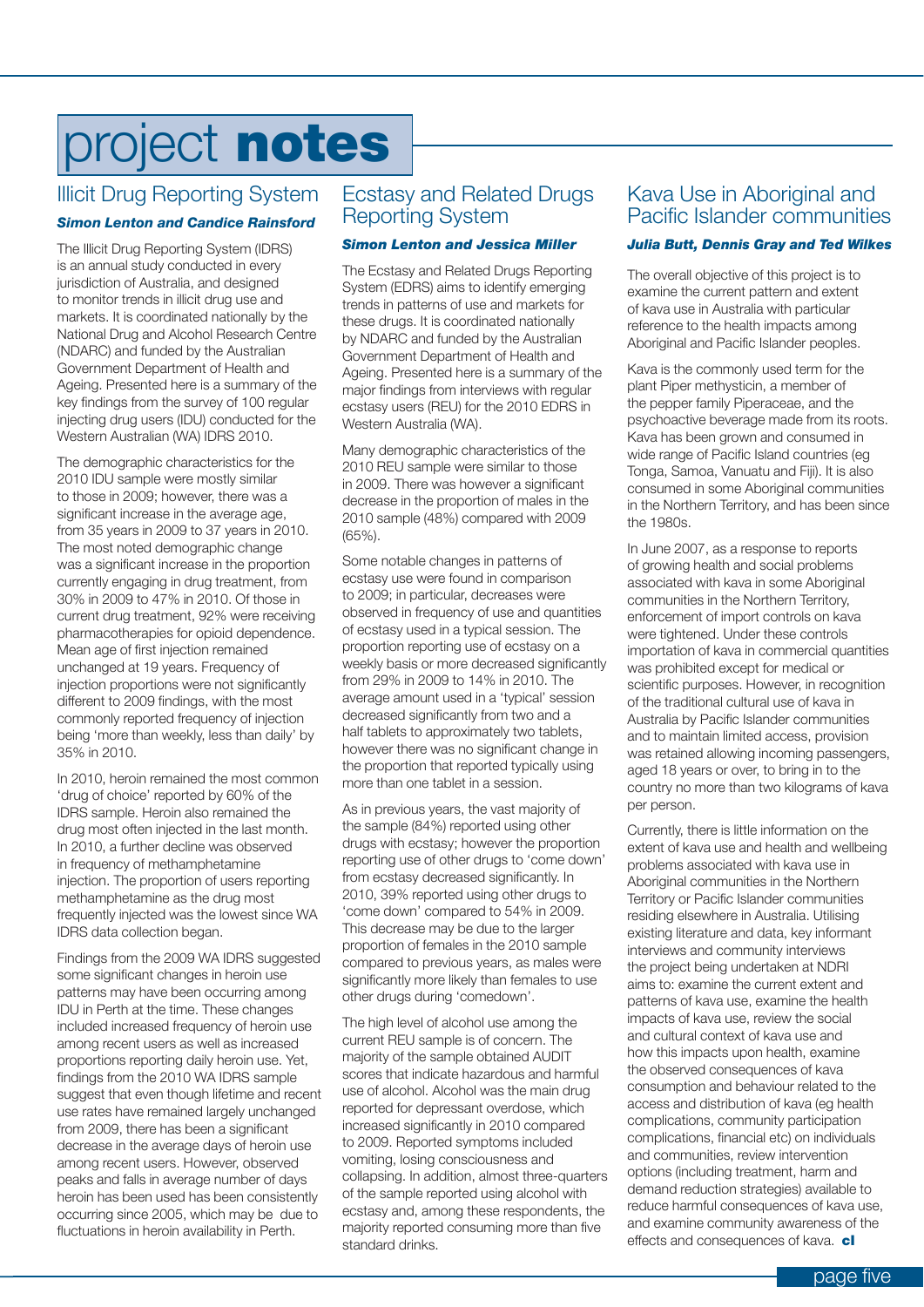# centre lines

### ab**stracts**

Affective disorders and anxiety disorders predict the risk of drug harmful use and dependence

#### *Wenbin Liang, Tanya Chikritzhs and Simon Lenton*

#### Addiction, (2011), Early view: doi: 10.1111/j.1360-0443.2011.03362.x.

Aim: To investigate whether affective disorders, anxiety disorders, and alcohol use disorders may increase the risk of subsequently developing drug (nonalcohol related) dependence and/or drug (non-alcohol related) harmful use. Design: A retrospective cohort study based on nationally representative household survey data collected from the 2007 National Survey of Mental Health and Wellbeing (MHW). The MHW survey applied the World Mental Health Survey Initiative version of the Composite International Diagnostic Interview (WMH-CIDI 3.0) to collect information on ICD-10 mental disorder diagnoses. Ages at first onset for mental disorders and harmful drug use were used to reconstruct the cohort according to: definition of exposure, time at risk and outcome. Participants: 8,841 Australian adults aged 18-85 yrs who were included in the 2007 MHW survey. Findings: Participants with affective disorders and anxiety disorders were at higher risk of drug harmful use and drug dependence and the effects did not vary by the length of time respondents had been exposed to mental disorders. Conclusion: It is uncertain whether experience of affective disorders and anxiety disorders, possibly prior to the disorder being identified by the individual or a health worker, may lead to self medication with psychoactive substances or whether common genetic factors linking mental disorder and drug use disorders are the underlying cause. Symptoms of mental health disorders should alert health care providers to the possibility of drug use disorder co-morbidity and the need for early intervention, especially among young males

#### Beyond recruitment? Participatory online research with people who use drugs

#### *Monica Barratt and Simon Lenton*

#### International Journal of Internet Research Ethics, (2010), 3, (1), pp 69-86

The use of the internet by people who use drugs presents an opportunity for researchers not only to successfully recruit drug users to participate in research, but

to go further and engage drug users more fully in dialogue. In this paper, we present data arising from a doctoral research project which examines drug use in an internet society by focusing on the experiences of participants in online dance music and drug discussion forums, and we examine the ethical issues and problems that arose in this context due to the illegal and stigmatised status of drug use. We chose to engage with forum moderators and users instead of treating public internet forums as freely available 'data'. Successes and failures that occurred during this process are outlined, and we discuss what was involved in maintaining the discussion threads once they were accepted and supported by group moderators. Issues that arose in attempting to continue engagement beyond recruitment are also discussed. To conclude the paper, we evaluate our efforts to conduct participatory online research and suggest how other researchers investigating illegal and/or stigmatised behaviours may build on our work.

#### The adverse consequences of drinking in a sample of Australian adults

#### *Paul Dietze, Robin Room, Damien Jolley, Sharon Matthews and Tanya Chikritzhs*

Journal of Substance Use, (2010), Early online, 16 September 2010, doi: 10.3109/14659891.2010.495816

Objective: To examine the adverse consequences of drinking reported by a subsample of participants in the Australian arm of the GenACIS (Gender Alcohol and Culture: an International Study). Design and method: A random sample of adults (18+,  $N = 1,608$ ) was interviewed by telephone for self-reported experience of adverse consequences of alcohol consumption. Results: Ten per cent reported experiencing either alcohol related life-area problems and/or physical/emotional/legal problems as a result of their drinking in the previous year. Around 4% reported getting into a fight after they had been drinking and 6% reported adverse effects of alcohol on their physical health. There were variations by age, and other correlates, such as drinking patterns, but not by gender. For example, while only 4% of the sample aged 35–44 reported being injured or injuring someone else, 17% of the sample aged under 25 reported being injured or injuring another. Conclusions: Young Victorians and those who reported riskier drinking were generally more likely to report experiencing adverse

consequences than older Victorians and those who reported less risky drinking. This is important in the Australian context, with a focus on the harms associated with young people's drinking the subject of much recent public debate.

Mortality rate of alcoholic liver disease and risk of hospitalisation for alcoholic liver cirrhosis, alcoholic hepatitis, and alcoholic liver failure in Australia between 1993 and 2005

#### *Wenbin Liang, Tanya Chikritzhs, Richard Pascal, Colin Binns*

#### Internal Medicine Journal, (2011), 41, (1a), pp 34-41

Background: Alcoholic liver disease (ALD) is an important contributor to the total burden of alcohol-related harm; however, the morbidity of different types of ALD in Australia has not been described. The aim of this study was to investigate recent trends in hospital admission rates among alcoholic liver cirrhosis, alcoholic hepatic failure and alcoholic hepatitis in Australia, as well as the mortality of ALD. Method: This is a population-based cohort study including the total 15+ years Australian population. Data were obtained from the Australian Bureau of Statistics and the Australian Institute of Health and Welfare. Main outcome measures: (i) trend of standardized mortality rates and trend of standardized hospital admission rates for males and females for 1993/1994– 2004/2005 (fiscal year), (ii) relative risk of alcoholic liver cirrhosis, alcoholic hepatic failure and alcoholic hepatitis hospital admissions for 1999/2000–2004/2005. Results: The mortality rate of ALD decreased significantly. Significant increases in hospital admissions for alcoholic hepatic failure among older adults and alcoholic hepatitis among younger age groups were observed. There is a significant 10-fold increase in the risk of hospital admissions of alcoholic cirrhosis in 2002/2003 for the 20–29 years population. Conclusion: Reductions in overall ALD mortality observed are likely the result of advances in disease management. Significant increase in hospital admissions suggests an increase in the prevalence of ALD among the Australian population. Dramatic increases in hospital admissions for alcoholic cirrhosis in 2002/2003 for the 20–29 years population may have been due to an increase in screening of alcohol-related harms in primary care settings.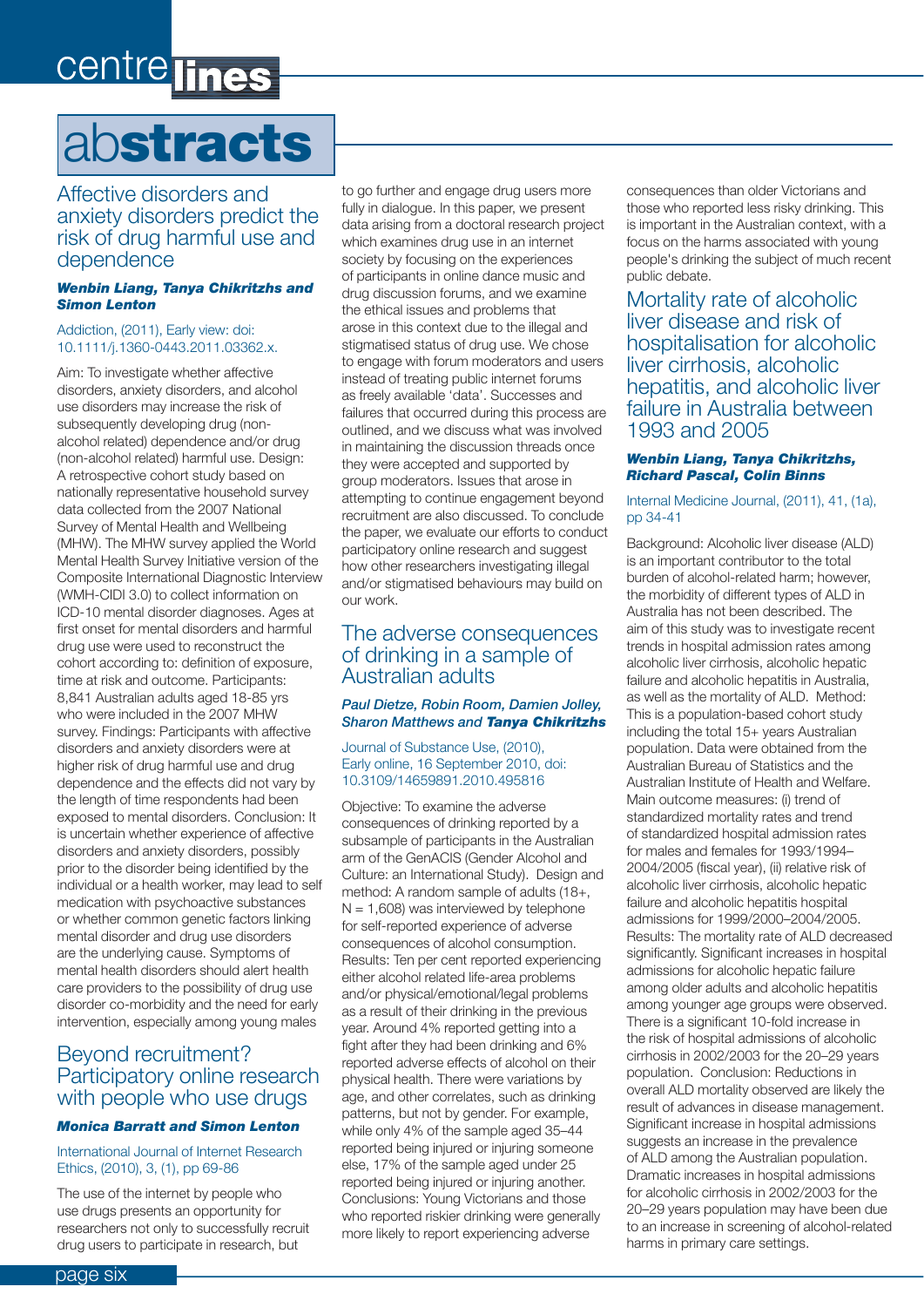#### Reduction in alcohol consumption and health status

#### *Wenbin Liang and Tanya Chikritzhs*

#### Addiction, (2011), 106, (1), pp 75-81

Aims: This study investigated the association between alcohol consumption and health status using cross-sectional national survey data.

Measurements and design: This study relied upon self-report data collected by the 2004 and 2007 Australian National Drug Strategy Household (NDSH) surveys. Households were selected using a multi-stage, stratifiedarea, random sample design. Both surveys used combinations of the drop-and-collect and computer-assisted telephone interview approaches. Respondents were questioned about their current and past drinking, the presence of formal diagnosis for specific diseases (heart disease, type 2 diabetes, hypertension, cancer, anxiety, depression) and self-perceived general health status. Associations between drinking status, the

presence of diagnoses and self-perceptions of general health status among respondents aged 18+ and 45+ were assessed using multivariate logistic regression.

Setting and participants: Males and females aged 18 years or older and resident in Australia. The sample sizes for the 2004 and 2007 NDSH surveys were 24 109 and 23 356, respectively.

Findings: Respondents with a diagnosis of diabetes, hypertension and anxiety were more likely to have reduced or stopped alcohol consumption in the past 12 months. The likelihood of having reduced or ceased alcohol consumption in the past 12 months increased as perceived general health status declined from excellent to poor.

Conclusions: Experience of ill health is associated with subsequent reduction or cessation of alcohol consumption. This may at least partly underlie the observed 'J-shape' function relating alcohol consumption to premature mortality. **cl**

# recent **publications**

### Articles and Books

**Allsop, S.** (2011) Perverse interpretation of evidence in alcohol policy. In Ghodse, H., Herrman, H., Maj, M. and Sartorius, N. (eds.) Substance Abuse Disorders. WPA Series, Evidence and Experience. Wiley-Blackwell. pp 175-178.

**Barratt, M.J. and Lenton, S.** (2010) Beyond recruitment? Participatory online research with people who use drugs. International Journal of Internet Research Ethics, 3, (1), pp 69-86.

#### **Dietze, P., Room, R., Jolley, D., Matthews, S. and Chikritzhs, T.N.**

(2010) The adverse consequences of drinking in a sample of Australian adults. Journal of Substance Use. Early online, 16 September 2010, doi: 10.3109/14659891.2010.495816

**Green, M. and Saggers, S.** (2011) Race and reconciliation in Australia. in Germov, J & Poole, M. (Eds) Public sociology. An introduction to Australian society (2nd ed). Allen & Unwin, Crows Nest, NSW. pp 271- 289. ISBN: 9781742371450

**Haynes, R., Griffiths, P., Chikritzhs, T.N., Butler, T.G., Allsop, S. and Gunnell, A.**  (2010) Drug trends and crime tracking: a research study investigating the relationship between heroin, amphetamine and cannabis use, drug-related harms, and crime in Western Australia (ABSTRACT). In Haynes,

R. (ed.) 2010 WA Alcohol and Other Drug Symposium. Delivering a Healthy WA, (8). Drug and Alcohol Office, Perth.

**Liang, W. and Chikritzhs, T.N.**  (2011) Brief report: marital status and alcohol consumption behaviours. Journal of Substance Use. Early online, 10 January 2011, doi: 10.3109/14659891.2010.538463

**Liang, W. and Chikritzhs, T.N.** (2011) Moderate alcohol consumption and risk of coronary heart disease. American Journal of Cardiology, 107, (6), pp 957.

**Liang, W. and Chikritzhs, T.N.** (2011) Reduction in alcohol consumption and health status. Addiction, 106, (1), pp 75-81.

**Liang, W., Chikritzhs, T.N. and Lee, A.H.**  (2011) Is asthma associated with increased risk of injury? Journal of Asthma, 48, (3), pp 311-315.

**Liang, W., Chikritzhs, T.N. and Lenton, S.** (2011) Affective disorders and anxiety disorders predict the risk of drug harmful use and dependence. Addiction. Early view, 7 March 2011, doi: 10.1111/j.1360- 0443.2011.03362.x.

**Liang, W., Chikritzhs, T.N., Pascal, R. and Binns, C.W.** (2011) Mortality rate of alcoholic liver disease and risk of hospitalisation for alcoholic liver cirrhosis, alcoholic hepatitis, and alcoholic liver failure in Australia between 1993 and 2005. Internal Medicine Journal, 41, (1a), pp 34-41.

### Upcoming NDRI Seminars

Thursday 19 May, 2pm **Grant Akesson**

*Community Programs Manager, Drug and Alcohol Office of WA* **Topic: The impact of restrictions in Halls Creek and Fitzroy Crossing**

Thursday 2 June, 12pm

*Professor Michael Farrell Director, National Drug and Alcohol Research Centre, University of NSW* **Topic: TBA**

Thursday 11 August, 2pm **Professor Robert West**

*Health Behaviour Research Centre, University College London; Editor-in-Chief, Addiction*

**Topic: How can we improve behavioural support to help people overcome addictions?**

*NDRI's free public seminars are held in the NDRI seminar room at Shenton Park, Perth. For further information visit* ndri.curtin.edu.au.

**Moore, D.** (2010) Beyond disorder, danger, incompetence and ignorance: Re-thinking the youthful subject of alcohol and other drug policy. Contemporary Drug Problems, 37, (3), pp 475-498.

**Rhodes, T., Stimson, G., Moore, D. and Bourgois, P.** (2010) Qualitative social research in addictions publishing: Creating an enabling journal environment. International Journal of Drug Policy, 21, (6), pp 441-444.

**Saggers, S., Walter, M. and Gray, D.** (2011) Culture, history and health. In Thackrah, R., Scott, K. and Winch, J. (eds.) Indigenous Australian Health and Cultures: An Introduction for Health Professionals. Pearson, Sydney.

**Targowska, A., Saggers, S. and Frances, K.** (2010) Licensing and regulation of Indigenous child care services. Australian Journal of Early Childhood, 35, (4), pp 30-39.

**Wilkes, E., Wilson, M. and Ward, J.** (2010) Commentary on Milloy et al. (2010): The stark reality of overdose mortality among indigenous peoples—a(nother) plea for action. Addiction, 105, (11), pp 1971-1972.

**Wilkinson, C., Allsop, S. and Chikritzhs, T.N.** (2011) Alcohol pouring practices among 65 to 74 year olds in Western Australia. Drug and Alcohol Review, 30, (2), pp 200-206. **cl**